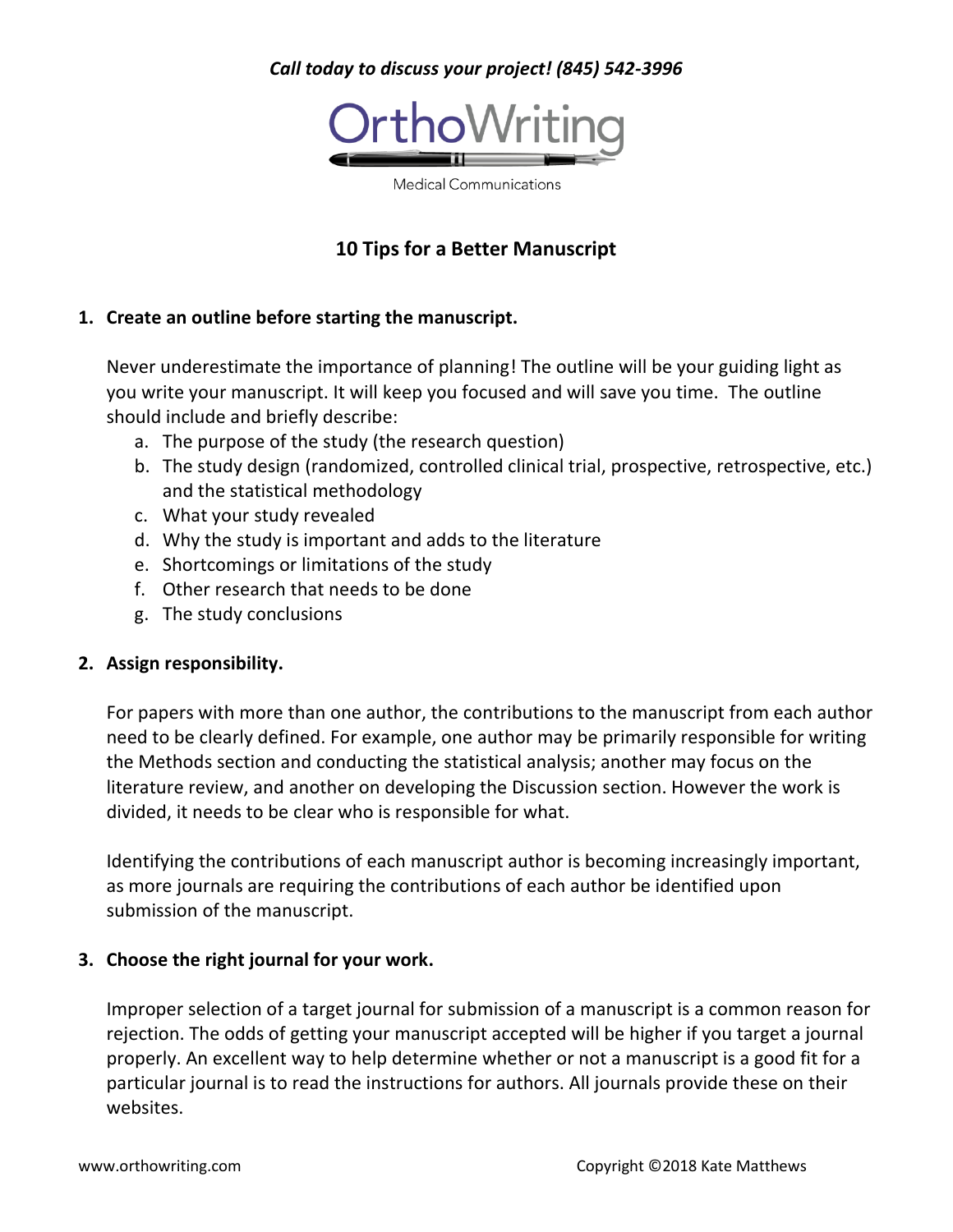## **4. Conduct a thorough literature review.**

It's important to conduct a review of the literature before you start writing the paper. One important reason for this is to avoid investing time and effort writing a paper only to find out the topic has already been covered extensively.

Reviewing the literature will show you where there are gaps in research and reporting. It will provide ideas for different angles you might want to take with your paper. Be sure to include articles that seem to contradict your thesis. You will need to either refute the claims in those papers or acknowledge their veracity.

### **5. Know your audience.**

Write and communicate in the format that connects with your key readers. What engages a surgeon audience will most likely differ from what engages an audience of engineers, and that will differ from what engages an audience of sales representatives.

## **6. Develop a clear hypothesis (research question).**

One manuscript should address one primary research question, and that question should be clear by the end of the Introduction. A clear research question helps keep both writer and reader focused throughout the paper. A secondary research question can be included if necessary, but it must be clear how the secondary question relates to the primary question.

## **7. Write one paper in one paper.**

One difficulty some authors have is limiting the amount of information delivered in one manuscript. All the information contained in manuscript must in some way relate back to the research question. If it doesn't, that material should be removed and may perhaps serve as the basis for another manuscript. Adding extraneous information into a manuscript, no matter how interesting it may seem, distracts the reader from the main purpose of the paper.

### **8. Include the essential information only.**

Deciding what information to keep in or leave out can be difficult, particularly when there is a lot of relevant information to include. However, all journals have word count limits, and you may not be able to include as much information as you would like.

There are a few ways to approach this. One way is to rank the importance of each set of information you want to include on a scale from 1 to 5, with "1" being absolutely critical to